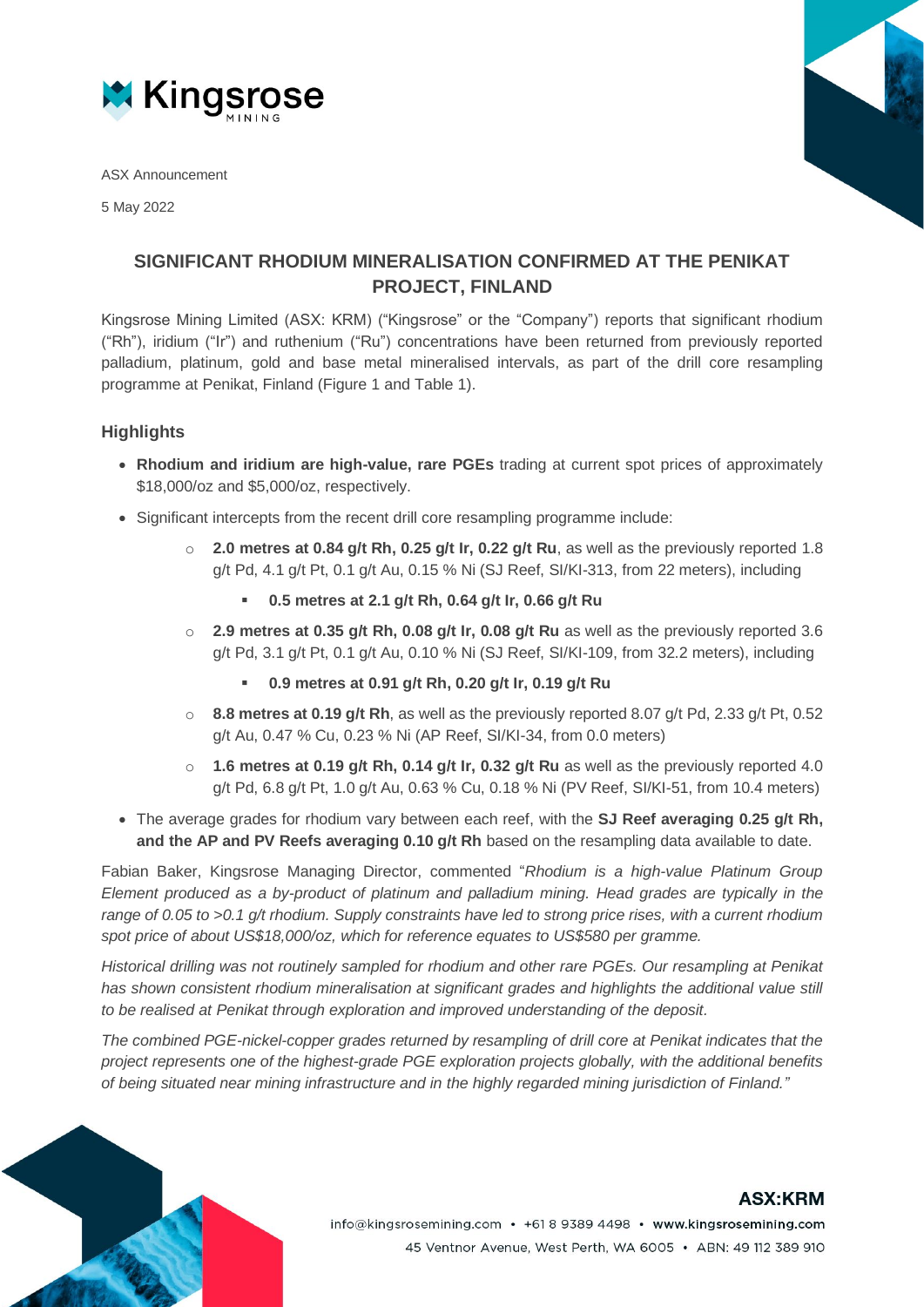



FIGURE 1: Penikat geology and historical drill collars with significant intercepts reported as 4E (Pt+Pd+Rh+Au) from Kingsrose resampling.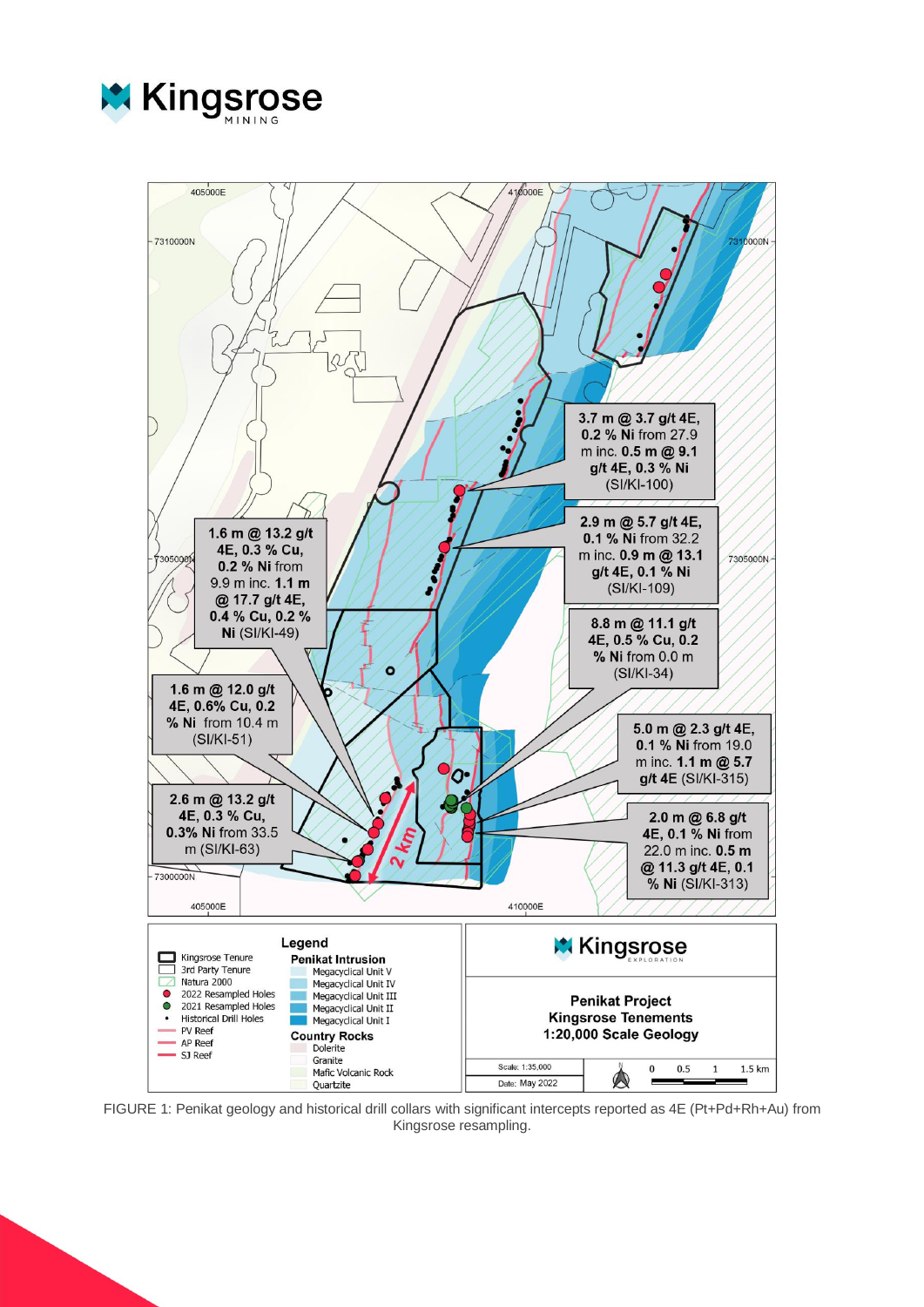

|                  | TABLE 1. Significant intercepts reported from the resampling program. |           |                        |             |             |                |                    |             |              |                    |                    |              |                     |
|------------------|-----------------------------------------------------------------------|-----------|------------------------|-------------|-------------|----------------|--------------------|-------------|--------------|--------------------|--------------------|--------------|---------------------|
| <b>Hole ID</b>   | <b>From</b><br>(m)                                                    | To<br>(m) | <b>Interval</b><br>(m) | 4E<br>(g/t) | Pd<br>(g/t) | Pt<br>(g/t)    | <b>Rh</b><br>(g/t) | Au<br>(g/t) | Ir.<br>(g/t) | <b>Os</b><br>(g/t) | <b>Ru</b><br>(g/t) | Cu<br>$(\%)$ | <b>Ni</b><br>$(\%)$ |
| <b>SJ Reef</b>   |                                                                       |           |                        |             |             |                |                    |             |              |                    |                    |              |                     |
| <b>SI/KI-100</b> | 27.90                                                                 | 31.60     | 3.70                   | 3.73        | 2.49        | 1.00           | 0.20               | 0.04        | 0.06         | 0.03               | 0.06               | 0.01         | 0.17                |
| including        | 29.85                                                                 | 30.40     | 0.55                   | 9.08        | 6.19        | 2.54           | 0.25               | 0.10        | 0.08         | 0.06               | 0.10               | 0.04         | 0.26                |
| SI/KI-109        | 32.20                                                                 | 35.05     | 2.85                   | 5.68        | 3.55        | 1.70           | 0.35               | 0.07        | 0.08         | 0.04               | 0.08               | 0.02         | 0.10                |
| including        | 33.65                                                                 | 34.50     | 0.85                   | 13.09       | 7.95        | 4.06           | 0.91               | 0.17        | 0.20         | 0.09               | 0.19               | 0.00         | 0.08                |
| SI/KI_313        | 22.00                                                                 | 24.00     | 2.00                   | 6.82        | 1.84        | 4.06           | 0.84               | 0.07        | 0.25         | 0.11               | 0.22               | 0.00         | 0.15                |
| Including        | 22.00                                                                 | 22.50     | 0.50                   | 11.27       | 1.74        | 7.34           | 2.13               | 0.06        | 0.65         | 0.30               | 0.66               | 0.00         | 0.11                |
| SI/KI_314        | 15.20                                                                 | 16.00     | 0.80                   | 1.24        | 0.47        | 0.66           | 0.11               | 0.01        | 0.02         | 0.01               | 0.02               | 0.02         | 0.15                |
| SI/KI_315        | 19.00                                                                 | 24.00     | 5.00                   | 2.28        | 1.26        | 0.86           | 0.15               | 0.01        | 0.03         | 0.01               | 0.02               | 0.00         | 0.07                |
| including        | 22.90                                                                 | 24.00     | 1.10                   | 5.71        | 3.32        | 2.07           | 0.31               | 0.01        | 0.06         | 0.02               | 0.03               | 0.00         | 0.03                |
| SI/KI-316        | 31.40                                                                 | 38.30     | 6.90                   | 1.92        | 1.05        | 0.67           | 0.11               | 0.10        | 0.02         | 0.01               | 0.02               | 0.04         | 0.07                |
| including        | 31.40                                                                 | 32.00     | 0.60                   | 5.92        | 2.05        | 3.30           | 0.50               | 0.07        | 0.11         | 0.04               | 0.09               | 0.01         | 0.10                |
| SI/KI-318        | 20.30                                                                 | 21.30     | 1.00                   | 5.70        | 1.93        | 3.12           | 0.57               | 0.09        | 0.16         | 0.07               | 0.12               | 0.00         | 0.13                |
| SI/KI-319        | 16.00                                                                 | 17.00     | 1.00                   | 2.76        | 1.37        | 1.08           | 0.26               | 0.05        | 0.06         | 0.03               | 0.06               | 0.00         | 0.13                |
| SI/KI-320        | 25.85                                                                 | 27.05     | 1.20                   | 2.69        | 1.52        | 0.92           | 0.20               | 0.06        | 0.06         | 0.04               | 0.08               | 0.01         | 0.14                |
|                  |                                                                       |           |                        |             |             | <b>AP Reef</b> |                    |             |              |                    |                    |              |                     |
| SI/KI-033        | 12.52                                                                 | 20.57     | 8.05                   | 6.30        | 4.63        | 1.25           | 0.13               | 0.30        |              | Not analysed       |                    | 0.34         | 0.16                |
| SI/KI-034        | 0.00                                                                  | 8.78      | 8.78                   | 11.11       | 8.07        | 2.33           | 0.19               | 0.52        | Not analysed |                    | 0.47               | 0.23         |                     |
| SI/KI-039        | 17.25                                                                 | 25.34     | 8.09                   | 3.42        | 2.45        | 0.73           | 0.08               | 0.16        |              | Not analysed       |                    | 0.21         | 0.10                |
| SI/KI-456        | 3.19                                                                  | 7.20      | 4.01                   | 5.62        | 3.94        | 1.19           | 0.09               | 0.39        |              | Not analysed       |                    | 0.75         | 0.28                |
| <b>SI/KI-457</b> | 0.80                                                                  | 13.80     | 13.00                  | 2.50        | 1.83        | 0.56           | 0.05               | 0.07        |              | Not analysed       |                    | 0.07         | 0.02                |
| Including        | 3.70                                                                  | 8.00      | 4.30                   | 4.25        | 3.12        | 0.94           | 0.08               | 0.11        |              | Not analysed       |                    | 0.11         | 0.05                |
| and              | 12.70                                                                 | 13.13     | 0.43                   | 11.76       | 8.18        | 2.90           | 0.23               | 0.45        |              | Not analysed       |                    | 0.40         | 0.12                |
|                  |                                                                       |           |                        |             |             | <b>PV Reef</b> |                    |             |              |                    |                    |              |                     |
| <b>SI/KI-18</b>  | 30.30                                                                 | 32.00     | 1.70                   | 4.56        | 1.88        | 2.25           | 0.06               | 0.37        | 0.04         | 0.03               | 0.07               | 0.09         | 0.10                |
| including        | 30.85                                                                 | 31.25     | 0.40                   | 9.38        | 3.90        | 4.63           | 0.12               | 0.74        | 0.09         | 0.06               | 0.14               | 0.24         | 0.16                |
| <b>SI/KI-20</b>  | 13.80                                                                 | 15.20     | 1.40                   | 2.94        | 1.23        | 1.42           | 0.06               | 0.24        | 0.04         | 0.04               | 0.07               | 0.22         | 0.15                |
| <b>SI/KI-45</b>  | 33.35                                                                 | 35.15     | 1.80                   | 7.02        | 2.32        | 4.23           | 0.10               | 0.36        | 0.09         | 0.06               | 0.14               | 0.16         | 0.23                |
| <b>SI/KI-49</b>  | 9.90                                                                  | 11.50     | 1.60                   | 13.02       | 3.69        | 7.96           | 0.15               | 1.37        | 0.16         | 0.10               | 0.25               | 0.30         | 0.17                |
| including        | 9.90                                                                  | 11.00     | 1.10                   | 17.52       | 4.98        | 10.70          | 0.21               | 1.84        | 0.21         | 0.13               | 0.34               | 0.39         | 0.22                |
| <b>SI/KI-51</b>  | 10.35                                                                 | 11.95     | 1.60                   | 11.97       | 3.97        | 6.83           | 0.19               | 0.98        | 0.14         | 0.09               | 0.32               | 0.63         | 0.18                |
| <b>SI/KI-63</b>  | 33.50                                                                 | 36.05     | 2.55                   | 13.20       | 5.80        | 6.45           | 0.08               | 0.87        | 0.06         | 0.05               | 0.10               | 0.34         | 0.29                |

### $TADI E 1: Cianifiont information can extend from the recommlin.$

#### **-ENDS-**

This announcement has been authorised for release to the ASX by the Board.

For further information regarding the Company and its projects please visit [www.kingsrosemining.com](http://www.kingsrosemining.com/)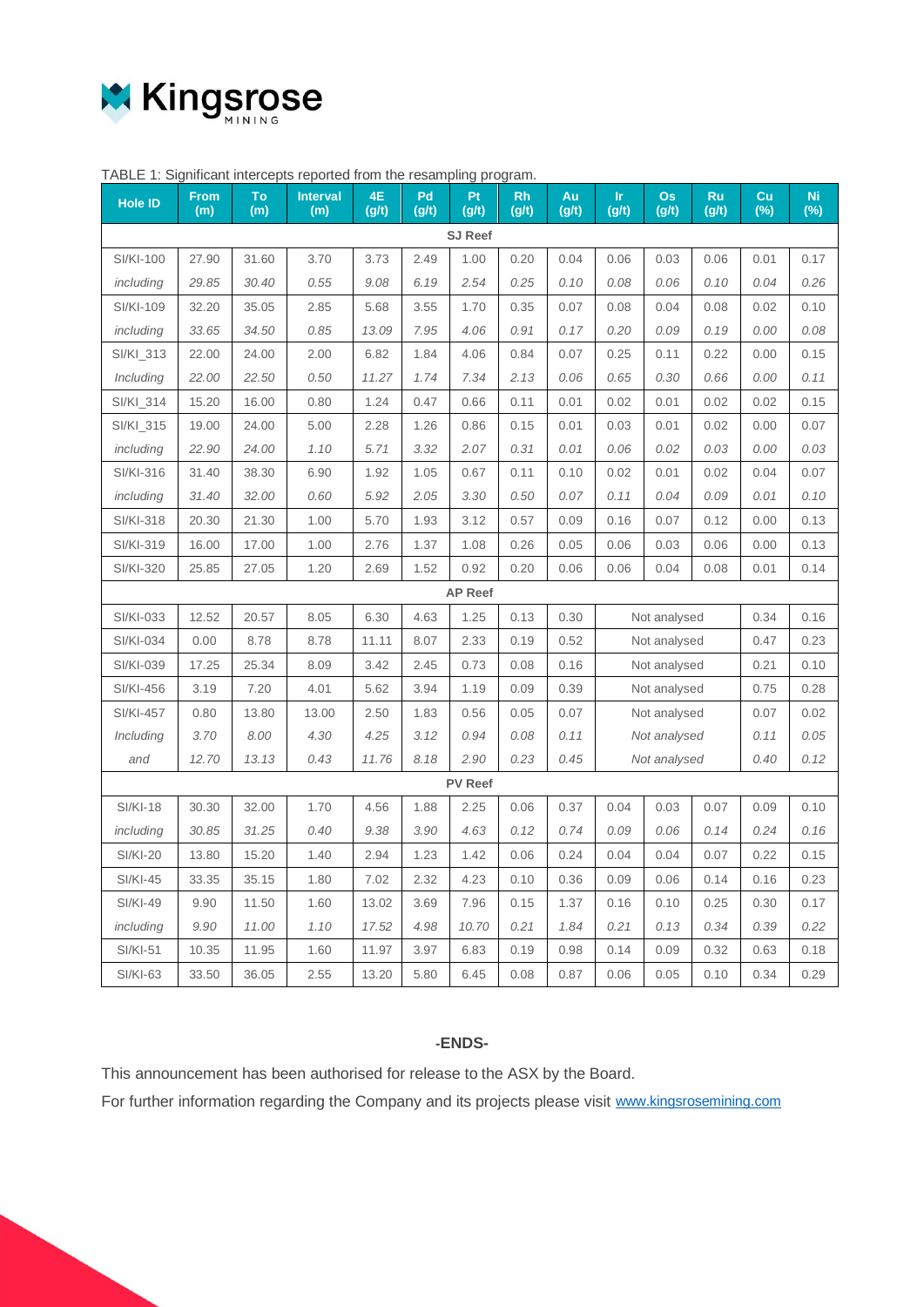

**For more information please contact:**

**Dani McIntosh** Investor Relations +61 8 9389 4498 [info@kingsrosemining.com](mailto:info@kingsrosemining.com)

#### **About Kingsrose Mining Limited**

Kingsrose Mining Limited is an ASX-listed mining and mineral exploration company. The Company ceased production at its Way Linggo mine in Indonesia, having produced over 200koz gold and 1.5MOz silver, and is currently conducting regional exploration around the existing mine site. In 2021 the Company commenced a new discovery-focused strategy, targeting the acquisition and explorations of new mineral deposits.

#### **Forward-looking statements**

This announcement includes forward-looking statements, including forward looking statements relating to the future operation of the Company and Element-46. These forward-looking statements are based on the Company's expectations and beliefs concerning future events. Forward-looking statements are necessarily subject to risks, uncertainties and other factors, many of which are outside the control of the Company, which could cause actual results to differ materially from such statements. The Company makes no undertaking to subsequently update or revise the forward-looking statements made in this announcement to reflect the circumstances or events after the date of this announcement.

You are strongly cautioned not to place undue reliance on forward-looking statements, particularly in light of the current economic climate and the significant volatility, uncertainty and disruption caused by COVID-19.

#### **PGE Sampling Methodology**

Platinum, palladium and gold concentrations in exploration samples are typically determined by lead collection fire assay. Kingsrose has assayed every sample collected from historic drill core using this method to identify and verify mineralised zones, the results of which were announced on 24th November 2021 and 14th March 2022. To obtain the full PGE six-element suite the nickel sulphide collection fire assay method is used, however this is much more expensive and time consuming than the standard lead collection fire assay method. As rhodium is a very high-value element, it can be assayed for independently using fire assay methods.

Upon receivership of platinum, palladium and gold assays, Kingsrose submitted every sample from significant intercepts >1 g/t 3E (Pd+Pt+Au) for either rhodium-only fire assay, or nickel sulphide collection fire assay to determine the full PGE six-element suite concentration, as follows:

- 52 samples from the AP Reef were submitted for rhodium-only analysis by ALS using fire assay, lead collection and ICP-MS finish (ALS code Rh-MS25)
- 60 samples in total were submitted from the SJ and PV Reefs for the full suite of PGE+gold analyses (gold, platinum, palladium, rhodium, iridium, ruthenium and osmium) by nickel sulphide collection fire assay and ICP-MS finish (ALS code PGM-MS25NS)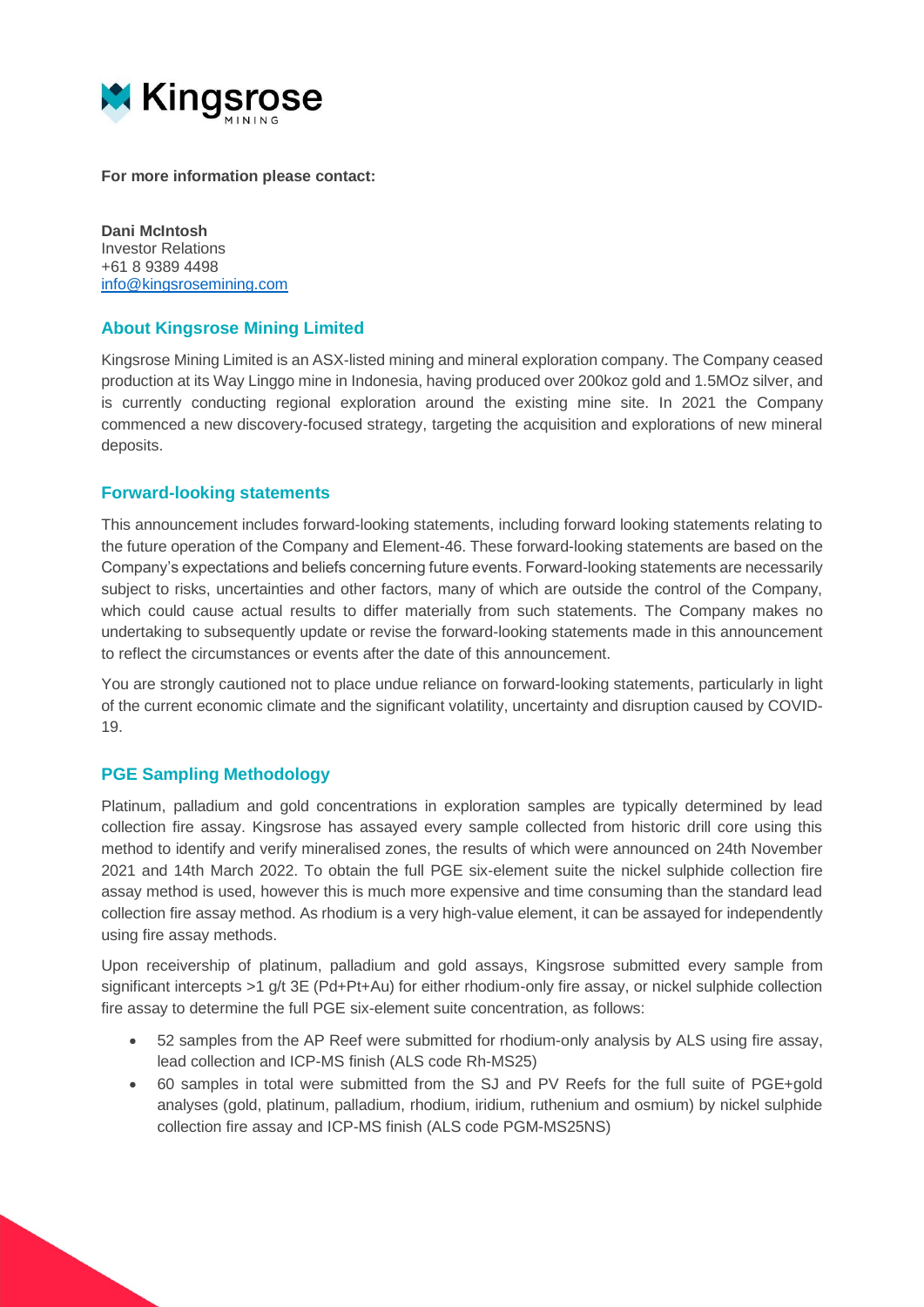

• The above samples were collected from coarse reject material remaining from the initial resampling program

#### **Competent Person's statement**

The information in this report that relates to Exploration Results is based on information compiled under the supervision of Andrew Tunningley, who is a Member and Chartered Professional (Geology) of the Australasian Institute of Mining and Metallurgy and is Head of Exploration for Kingsrose Mining Limited. Mr Tunningley has sufficient experience that is relevant to the style of mineralisation and type of deposit under consideration and to the activity which he is undertaking to qualify as a Competent Person as defined in the 2012 Edition of the "Australasian Code for Reporting Exploration Results, Mineral Resources and Ore Reserves." Mr Tunningley consents to the inclusion in this report of the matter based on his information in the form and context in which it appears.

#### **Appendices**

- 1. JORC Code Table 1 for the Penikat Project
- 2. Drilling Data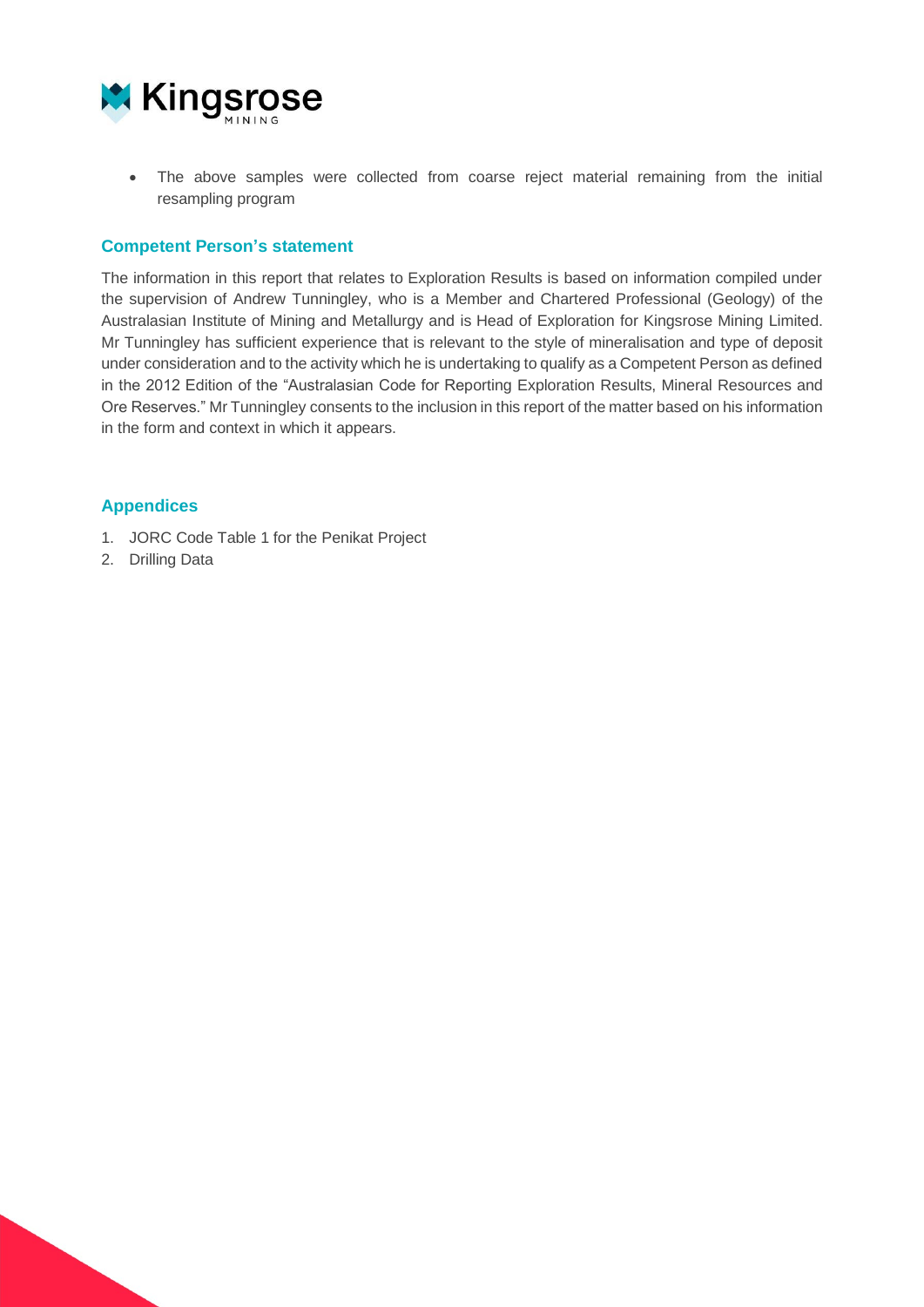

# **Appendix 1 – JORC Code Table 1 for the Penikat Project**

#### Section 1 Sampling Techniques and Data

(Criteria in this section apply to all succeeding sections)

| <b>Criteria</b>               | <b>JORC Code explanation</b>                                                                                                                                                                                                                                                                                                                                                                                                                                                                                                                                                                                                                                                                                                                                                                                                                                                                                                                                                                                                                                                                                                                          | Commentary                                                                                                                                                                                                                                                                                                                                                                                                                                                                                                                                                                                                                                                                                                                      |
|-------------------------------|-------------------------------------------------------------------------------------------------------------------------------------------------------------------------------------------------------------------------------------------------------------------------------------------------------------------------------------------------------------------------------------------------------------------------------------------------------------------------------------------------------------------------------------------------------------------------------------------------------------------------------------------------------------------------------------------------------------------------------------------------------------------------------------------------------------------------------------------------------------------------------------------------------------------------------------------------------------------------------------------------------------------------------------------------------------------------------------------------------------------------------------------------------|---------------------------------------------------------------------------------------------------------------------------------------------------------------------------------------------------------------------------------------------------------------------------------------------------------------------------------------------------------------------------------------------------------------------------------------------------------------------------------------------------------------------------------------------------------------------------------------------------------------------------------------------------------------------------------------------------------------------------------|
| Sampling<br>techniques        | Nature and quality of sampling (eg cut channels,<br>$\bullet$<br>random chips, or specific industry standard<br>measurement tools appropriate to the minerals<br>under investigation, such as down hole gamma<br>sondes, or handheld XRF instruments, etc). These<br>examples should not be taken as limiting the broad<br>meaning of sampling.<br>Include reference to measures taken to ensure<br>$\bullet$<br>sample representivity and the appropriate<br>calibration of any measurement tools or systems<br>used.<br>Aspects of the determination of mineralization that<br>$\bullet$<br>are Material to the Public Report.<br>In cases where 'industry standard' work has been<br>$\bullet$<br>done this would be relatively simple (eg 'reverse<br>circulation drilling was used to obtain 1m samples<br>from which 3kg was pulverised to produce a 30g<br>charge for fire assay'). In other cases more<br>explanation may be required, such as where there<br>is coarse gold that has inherent sampling<br>problems. Unusual commodities or mineralisation<br>types (eg submarine nodules) may warrant<br>disclosure of detailed information. | Resampling was conducted on quarter and half cut<br>historical drill core. Core was quarter cut where<br>historic sampling had been performed, and half cut<br>in instances where whole core was present. Core<br>was cut using a core saw to obtain samples with a<br>minimum length of 10cm.<br>Historic core diamond drilling was completed using<br>BQ, AQ and Winkie diameter drill core<br>Drill core is archived by the Geological Survey of<br>Finland (GTK) and select intervals were observed<br>and sampled by Kingsrose to match, where<br>possible, historic sample intervals.<br>Samples were crushed and pulverised to produce<br>a 50g charge for fire assay and the pulp was<br>retained for future reference. |
| <b>Drilling</b><br>techniques | Drill type (eg core, reverse circulation, open-hole<br>$\bullet$<br>hammer, rotary air blast, auger, Bangka, sonic,<br>etc) and details (eg core diameter, triple or<br>standard tube, depth of diamond tails, face-<br>sampling bit or other type, whether core is oriented<br>and if so, by what method, etc).                                                                                                                                                                                                                                                                                                                                                                                                                                                                                                                                                                                                                                                                                                                                                                                                                                      | Historic drilling by Outokumpu Oy (Outokumpu)<br>was BQ, AQ and Winkie diameter core drilling.<br>Drill core was not orientated.                                                                                                                                                                                                                                                                                                                                                                                                                                                                                                                                                                                                |
| Drill sample<br>recovery      | Method of recording and assessing core and chip<br>$\bullet$<br>sample recoveries and results assessed.<br>Measures taken to maximise sample recovery and<br>$\bullet$<br>ensure representative nature of the samples.<br>Whether a relationship exists between sample<br>$\bullet$<br>recovery and grade and whether sample bias may<br>have occurred due to preferential loss/gain of<br>fine/coarse material.                                                                                                                                                                                                                                                                                                                                                                                                                                                                                                                                                                                                                                                                                                                                      | Historic drill recoveries were not recorded<br>Observations on historic drill core during<br>Kingsrose's due diligence work indicates that the<br>drill core is very competent and recoveries were<br>generally above 95%. However not all mineralised<br>intervals have been observed by Kingsrose and<br>further re-logging of historic drill core is required.<br>The relationship between sample recovery and<br>grade has not been assessed as there is no<br>historical drill core recovery data.                                                                                                                                                                                                                         |
| Logging                       | Whether core and chip samples have been<br>$\bullet$<br>geologically and geotechnically logged to a level of<br>detail to support appropriate Mineral Resource<br>estimation, mining studies and metallurgical<br>studies.<br>Whether logging is qualitative or quantitative in<br>$\bullet$<br>nature. Core (or costean, channel, etc)<br>photography.                                                                                                                                                                                                                                                                                                                                                                                                                                                                                                                                                                                                                                                                                                                                                                                               | Drill core samples were historically logged to a<br>$\bullet$<br>basic level of geological detail<br>Future drilling will be required to obtain a level of<br>detail to support appropriate Mineral Resource<br>estimation, mining studies and metallurgical<br>studies.<br>Historical logging was qualitative.<br>$\bullet$                                                                                                                                                                                                                                                                                                                                                                                                    |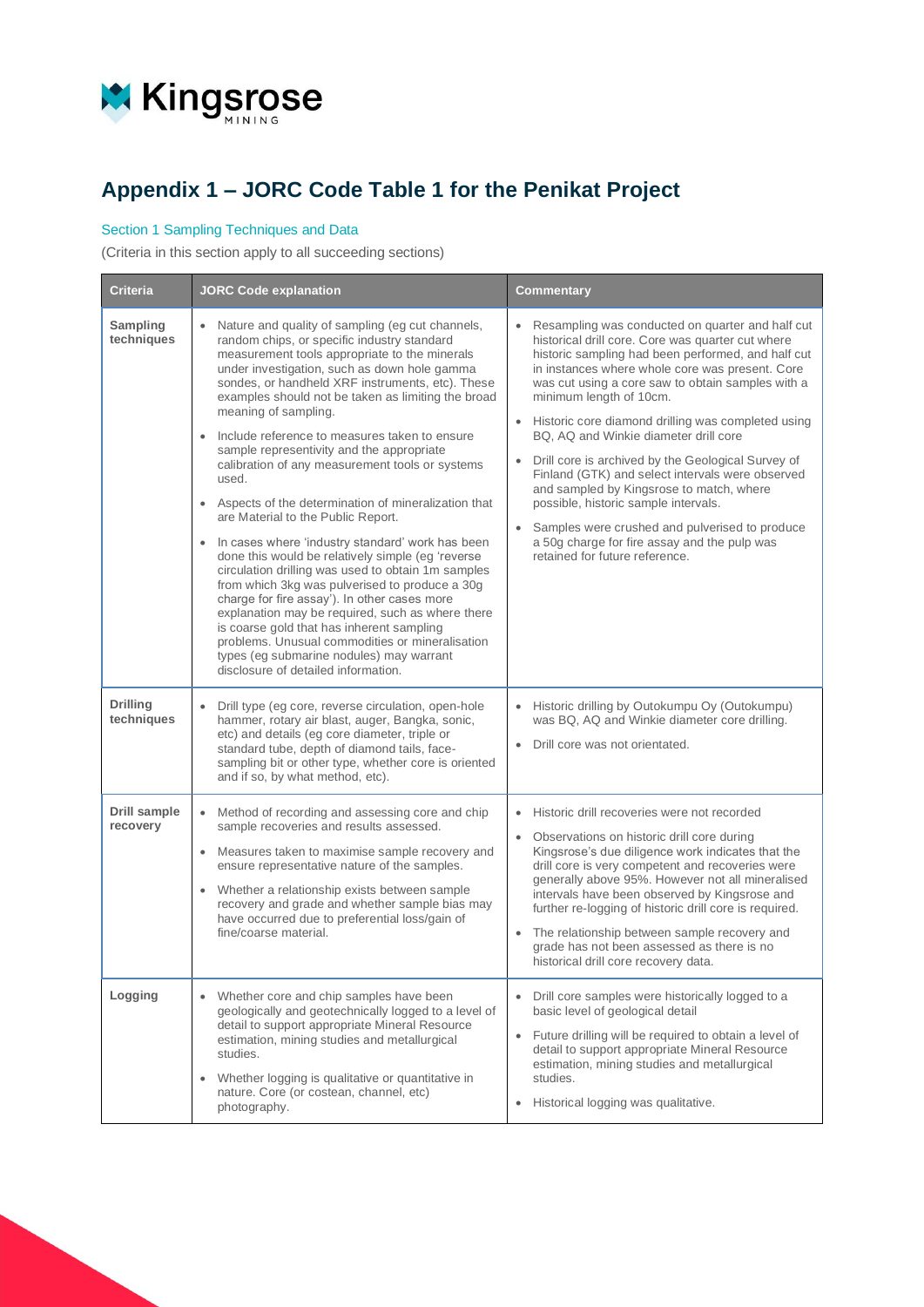

| <b>Criteria</b>                                             | <b>JORC Code explanation</b>                                                                                                                                                                                                                                                                                                                                                                                                                                                                                                                                                                                                                                                                                 | Commentary                                                                                                                                                                                                                                                                                                                                                                                                                                                                                                                                                                                                                                                                                                                                                                                                                                                                                       |
|-------------------------------------------------------------|--------------------------------------------------------------------------------------------------------------------------------------------------------------------------------------------------------------------------------------------------------------------------------------------------------------------------------------------------------------------------------------------------------------------------------------------------------------------------------------------------------------------------------------------------------------------------------------------------------------------------------------------------------------------------------------------------------------|--------------------------------------------------------------------------------------------------------------------------------------------------------------------------------------------------------------------------------------------------------------------------------------------------------------------------------------------------------------------------------------------------------------------------------------------------------------------------------------------------------------------------------------------------------------------------------------------------------------------------------------------------------------------------------------------------------------------------------------------------------------------------------------------------------------------------------------------------------------------------------------------------|
|                                                             | The total length and percentage of the relevant<br>intersections logged.                                                                                                                                                                                                                                                                                                                                                                                                                                                                                                                                                                                                                                     | There is no photographic record of historical core.<br>Kingsrose has photographed archived core boxes<br>from all holes which were resampled.<br>All historic drill core (100%) was logged by<br>Outokumpo.                                                                                                                                                                                                                                                                                                                                                                                                                                                                                                                                                                                                                                                                                      |
| Sub-<br>sampling<br>techniques<br>and sample<br>preparation | If core, whether cut or sawn and whether quarter,<br>half or all core taken.<br>If non-core, whether riffled, tube sampled, rotary<br>split, etc and whether sampled wet or dry.<br>• For all sample types, the nature, quality and<br>appropriateness of the sample preparation<br>technique.<br>Quality control procedures adopted for all sub-<br>sampling stages to maximise representivity of<br>samples.<br>Measures taken to ensure that the sampling is<br>$\bullet$<br>representative of the in situ material collected,<br>including for instance results for field<br>duplicate/second-half sampling.<br>Whether sample sizes are appropriate to the grain<br>size of the material being sampled. | Resampling was conducted using quarter cut core<br>on historically sampled intervals and half cut core<br>on whole core.<br>Samples were prepared by ALS using code PREP-<br>31 (Crush to 70% less than 2mm, riffle split off<br>250g, pulverise split to better than 85% passing 75<br>microns).<br>Sample intervals matched exactly those of the<br>historical sampling, where possible, so that the<br>resampling results could be used as duplicate<br>samples.<br>Analysis of duplicate samples indicates that<br>historical assay results are repeatable<br>Sample sizes are appropriate to the grain size of<br>the material.                                                                                                                                                                                                                                                             |
| Quality of<br>assay data<br>and<br>laboratory<br>tests      | The nature, quality and appropriateness of the<br>$\bullet$<br>assaying and laboratory procedures used and<br>whether the technique is considered partial or total.<br>For geophysical tools, spectrometres, handheld<br>$\bullet$<br>XRF instruments, etc, the parametres used in<br>determining the analysis including instrument<br>make and model, reading times, calibrations<br>factors applied and their derivation, etc.<br>Nature of quality control procedures adopted (eg<br>$\bullet$<br>standards, blanks, duplicates, external laboratory<br>checks) and whether acceptable levels of accuracy<br>(ie lack of bias) and precision have been<br>established.                                    | • 52 samples from the AP Reef were submitted for<br>rhodium-only analysis by ALS using fire assay, lead<br>collection and ICP-MS finish (ALS code Rh-MS25)<br>• 60 samples in total were submitted from the SJ and<br>PV Reefs for the full suite of PGE+gold analyses<br>(gold, platinum, palladium, rhodium, iridium,<br>ruthenium and osmium) by nickel sulphide<br>collection fire assay and ICP-MS finish (ALS code<br>PGM-MS25NS)<br>• Both techniques are considered total.<br>No standards or blanks were inserted historically.<br>Kingsrose inserted commercial blank and standard<br>$\bullet$<br>(certified reference material, or CRM) samples to<br>assess for contamination and accuracy.<br>The resampling program is considered a duplicate<br>sampling program and acceptable levels of<br>accuracy and precision have been established for<br>the early stage of exploration. |
| Verification<br>of sampling<br>and<br>assaying              | The verification of significant intersections by either<br>$\bullet$<br>independent or alternative company personnel.<br>The use of twinned holes.<br>$\bullet$<br>Documentation of primary data, data entry<br>$\bullet$<br>procedures, data verification, data storage<br>(physical and electronic) protocols.<br>Discuss any adjustment to assay data.                                                                                                                                                                                                                                                                                                                                                    | The results of verification sampling by Kingsrose<br>demonstrate that historical platinum, palladium and<br>gold assay results from the SJ and PV Reefs are<br>repeatable. Rhodium, iridium, osmium and<br>ruthenium were not routinely assayed historically.<br>There is some variation between the duplicate<br>length weighted intervals on the SJ Reef, which<br>are largely due to wider zones of sampling being<br>employed as part of the resampling program.<br>There are no twin holes.<br>Resampled intervals and corresponding unique<br>sample ID were recorded in an Excel sheet. Assay                                                                                                                                                                                                                                                                                             |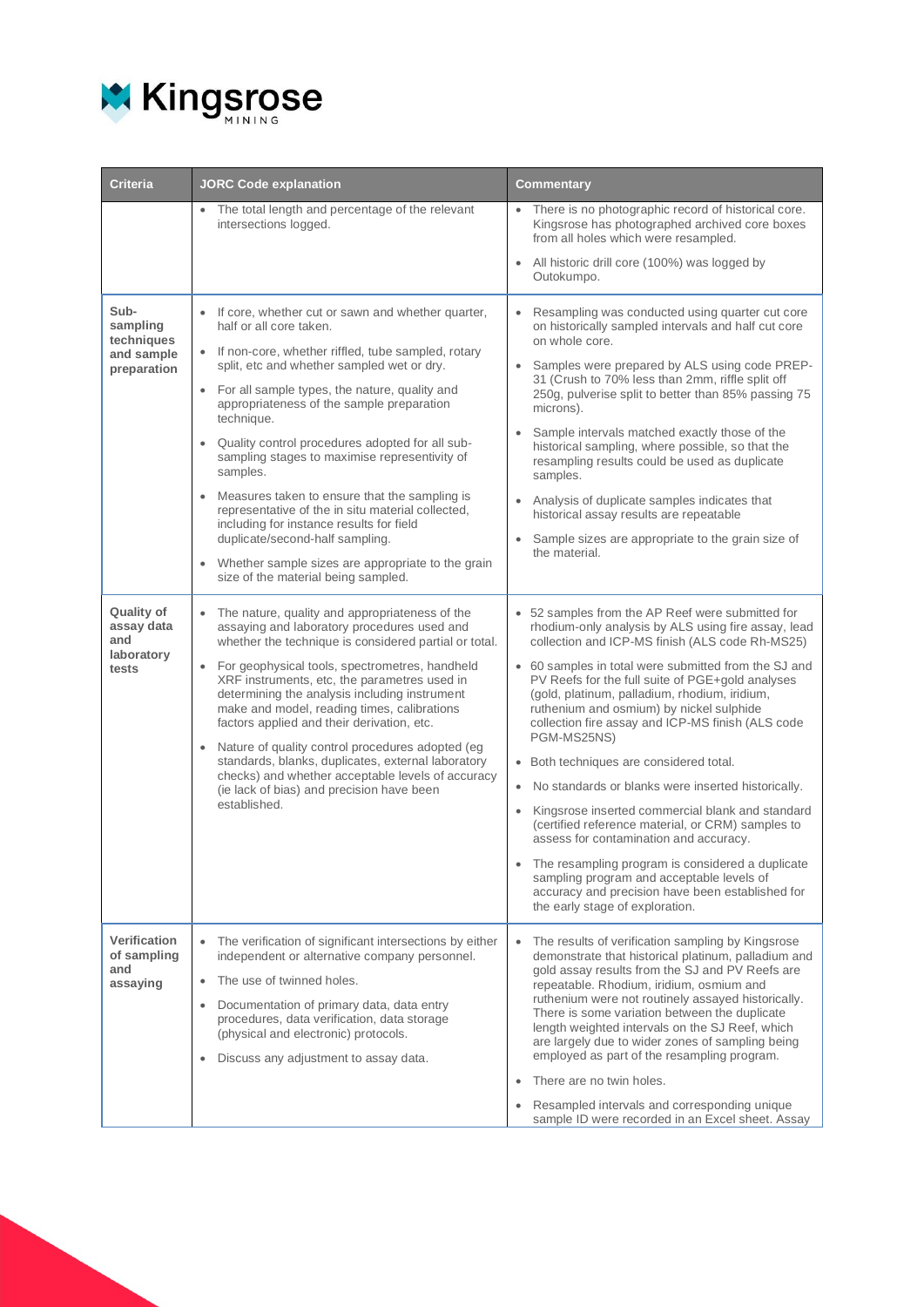

| <b>Criteria</b>                                                     | <b>JORC Code explanation</b>                                                                                                                                                                                                                                                                                                                                                                            | <b>Commentary</b>                                                                                                                                                                                                                                                                                                                                                                                                                                                                                                                                                                                          |
|---------------------------------------------------------------------|---------------------------------------------------------------------------------------------------------------------------------------------------------------------------------------------------------------------------------------------------------------------------------------------------------------------------------------------------------------------------------------------------------|------------------------------------------------------------------------------------------------------------------------------------------------------------------------------------------------------------------------------------------------------------------------------------------------------------------------------------------------------------------------------------------------------------------------------------------------------------------------------------------------------------------------------------------------------------------------------------------------------------|
|                                                                     |                                                                                                                                                                                                                                                                                                                                                                                                         | results were matched using unique sample IDs.<br>Data is stored on Kingsrose cloud-based system.                                                                                                                                                                                                                                                                                                                                                                                                                                                                                                           |
|                                                                     |                                                                                                                                                                                                                                                                                                                                                                                                         | • There has been no adjustment to assay data                                                                                                                                                                                                                                                                                                                                                                                                                                                                                                                                                               |
| Location of<br>data points                                          | Accuracy and quality of surveys used to locate drill<br>holes (collar and down-hole surveys), trenches,<br>mine workings and other locations used in Mineral<br>Resource estimation.<br>Specification of the grid system used.<br>Quality and adequacy of topographic control.                                                                                                                          | Data points were located in the field by Outokumpu<br>and their procedures are not known.<br>Kingsrose has identified several historic drill collars<br>$\bullet$<br>in the field and recorded their position using hand<br>held GPS to an accuracy of +/- 10 metres. This<br>has confirmed the position relative to historical<br>maps and drill collar records.<br>The Finnish "ETRS-TM35FIN" transverse Mercator<br>grid system is used for Penikat.<br>• Publicly available LIDAR derived topographic data<br>is used for topographic control which is adequate<br>for the early stage of exploration. |
| Data<br>spacing and<br>distribution                                 | Data spacing for reporting of Exploration Results.<br>Whether the data spacing and distribution is<br>$\bullet$<br>sufficient to establish the degree of geological and<br>grade continuity appropriate for the Mineral<br>Resource and Ore Reserve estimation<br>procedure(s) and classifications applied.<br>Whether sample compositing has been applied.<br>$\bullet$                                | Historical drill holes were located 20 to 150 m<br>apart.<br>No Mineral Resource or Ore Reserve estimations<br>$\bullet$<br>are being reported.                                                                                                                                                                                                                                                                                                                                                                                                                                                            |
| Orientation<br>of data in<br>relation to<br>geological<br>structure | Whether the orientation of sampling achieves<br>$\bullet$<br>unbiased sampling of possible structures and the<br>extent to which this is known, considering the<br>deposit type.<br>If the relationship between the drilling orientation<br>and the orientation of key mineralised structures is<br>considered to have introduced a sampling bias,<br>this should be assessed and reported if material. | Historical drilling was angled perpendicular to the<br>$\bullet$<br>mapped mineralisation at surface to achieve<br>unbiased sampling.<br>• Localised deviations in the dip and strike of<br>mineralisation may cause overestimation of true<br>thicknesses given the early stage of exploration,<br>and future drilling is required to better understand<br>the morphology of the deposit.                                                                                                                                                                                                                 |
| Sample<br>security                                                  | The measures taken to ensure sample security.<br>$\bullet$                                                                                                                                                                                                                                                                                                                                              | Outokumpu's procedures to ensure sample<br>security are not known.<br>Kingsrose samples were collected and stored in<br>$\bullet$<br>the secure GTK logging facility in Loppi, Finland,<br>prior to despatch by courier direct to ALS<br>Sodankyla in northern Finland where ALS took<br>custody of the samples.                                                                                                                                                                                                                                                                                           |
| <b>Audits or</b><br>reviews                                         | The results of any audits or reviews of sampling<br>techniques and data.                                                                                                                                                                                                                                                                                                                                | There have been no audits of sampling techniques<br>and data.                                                                                                                                                                                                                                                                                                                                                                                                                                                                                                                                              |

#### Section 2 Reporting of Exploration Results

(Criteria in this section apply to all succeeding sections)

| <b>Criteria</b>         | <b>JORC Code explanation</b>                                                                                                                                                                     | <b>Commentary</b>                                                                                                                                                                                                |
|-------------------------|--------------------------------------------------------------------------------------------------------------------------------------------------------------------------------------------------|------------------------------------------------------------------------------------------------------------------------------------------------------------------------------------------------------------------|
| Mineral<br>tenement and | Type, reference name/number, location and<br>ownership including agreements or material<br>issues with third parties such as joint ventures.<br>partnerships, overriding royalties, native title | The Penikat Project comprises three exploration<br>$\bullet$<br>permit applications and two reservation<br>notifications totalling 2012.5 hectares. Kingsrose<br>owns 100% of the project through its subsidiary |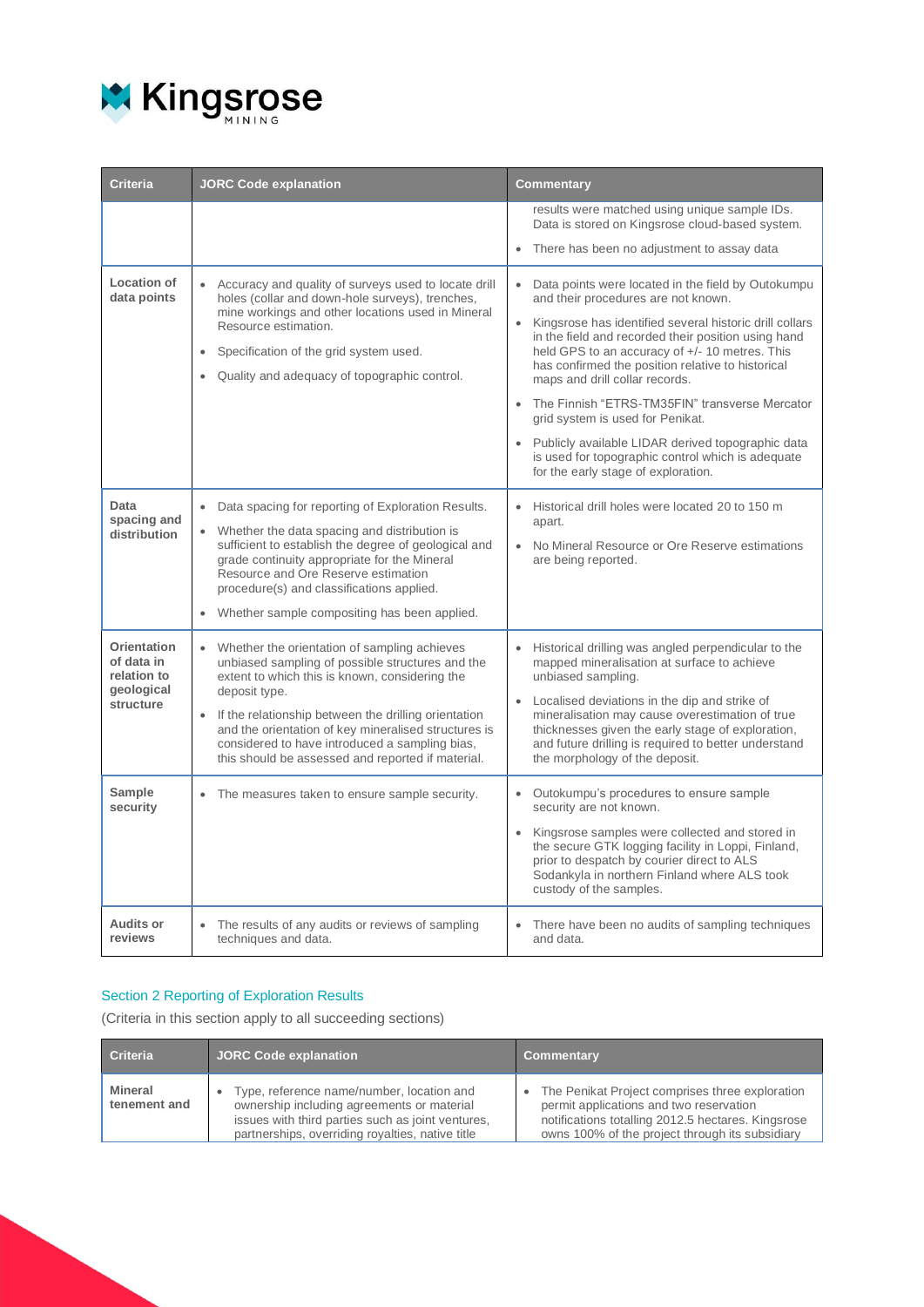

| <b>Criteria</b>                                | <b>JORC Code explanation</b>                                                                                                                                                                                                                           | Commentary                                                                                                                                                                                                                                                                                                                                                                                                                                                                                                                                                                                                                                                                                                                                                                                                                                                                                                                                                                                                                                                                                                                                                                                                                                                                                                                                                                                                                                                                                                                                                                                                                                                                                                                                                                                                                                                                                                                             |
|------------------------------------------------|--------------------------------------------------------------------------------------------------------------------------------------------------------------------------------------------------------------------------------------------------------|----------------------------------------------------------------------------------------------------------------------------------------------------------------------------------------------------------------------------------------------------------------------------------------------------------------------------------------------------------------------------------------------------------------------------------------------------------------------------------------------------------------------------------------------------------------------------------------------------------------------------------------------------------------------------------------------------------------------------------------------------------------------------------------------------------------------------------------------------------------------------------------------------------------------------------------------------------------------------------------------------------------------------------------------------------------------------------------------------------------------------------------------------------------------------------------------------------------------------------------------------------------------------------------------------------------------------------------------------------------------------------------------------------------------------------------------------------------------------------------------------------------------------------------------------------------------------------------------------------------------------------------------------------------------------------------------------------------------------------------------------------------------------------------------------------------------------------------------------------------------------------------------------------------------------------------|
| land tenure<br>status                          | interests, historical sites, wilderness or national<br>park and environmental settings.<br>The security of the tenure held at the time of<br>$\bullet$<br>reporting along with any known impediments to<br>obtaining a licence to operate in the area. | Kingsrose Exploration Oy. The project is subject<br>to a 1% NSR royalty payable to Mr Andrew<br>Dacey (the project vendor).<br>The Penikat Project covers part of the<br>$\bullet$<br>Martimoaapa-Lumiaapa-Penikat Natura 2000<br>conservation and mire reserve area. An<br>environmental assessment is required to support<br>the application for an Exploration Licence.<br>• A stream in the centre of the project area is<br>protected by the Water Act, which mandates that<br>a permit would be required if there were to be<br>any change in the state, depth, water level or<br>flow, shore, or aquatic environment of the water<br>body or the quality or quantity of groundwater.<br>• There are nine archaeological sites in the Penikat<br>Project area and all of them are protected by the<br>Act on Archaeological Remains.<br><b>Exploration Permit Applications</b><br>• Kingsrose has submitted applications for three<br>contiguous exploration permits totalling 962.9<br>hectares: Ala Penikka (ML2021:0132), Penikat<br>Kaltio (ML2021:0133) and Penikat Pooki<br>(ML2021:0134).<br>The exploration permit applications are subject to<br>completion of Natura Assessment studies and<br>reports, which are currently in progress.<br><b>Reservation Notifications</b><br>Kingsrose owns two Reservation Notifications.<br>The Keski Penikka reservation (VA2021:0065) is<br>contiguous with the Penikat Kaltio exploration<br>application and covers 841.2 hectares. The Yli<br>Penikka (VA2021:0069) reservation is located<br>870 m northeast of the Keski Penikka reservation<br>and covers 208.4 hectares.<br>The Reservation Notifications expire on 9th<br>December 2023 (Keski Penikka) and 22nd<br>December 2023 (Yli Penikka). Kingsrose intends<br>to complete Natura Assessment studies and<br>reports on these areas for submission of<br>exploration permit applications prior to their<br>expiry. |
| <b>Exploration</b><br>done by other<br>parties | Acknowledgment and appraisal of exploration by<br>$\bullet$<br>other parties.                                                                                                                                                                          | Penikat was discovered in 1981 by Outokumpu,<br>who drilled 89 holes for 3,593.48 metres on the<br>Penikat Exploration Reservation and mapped the<br>deposit in detail.<br>• Arctic Platinum Partnership Oy held claims over<br>the area between 2000-2003. It is not known<br>what exploration was conducted in this period.<br>Gold Fields Arctic Platinum Oy drilled six holes<br>$\bullet$<br>for 564.15 metres on the PV reef in 2007.<br>The GTK holds regional airborne geophysical<br>$\bullet$<br>data for the region                                                                                                                                                                                                                                                                                                                                                                                                                                                                                                                                                                                                                                                                                                                                                                                                                                                                                                                                                                                                                                                                                                                                                                                                                                                                                                                                                                                                         |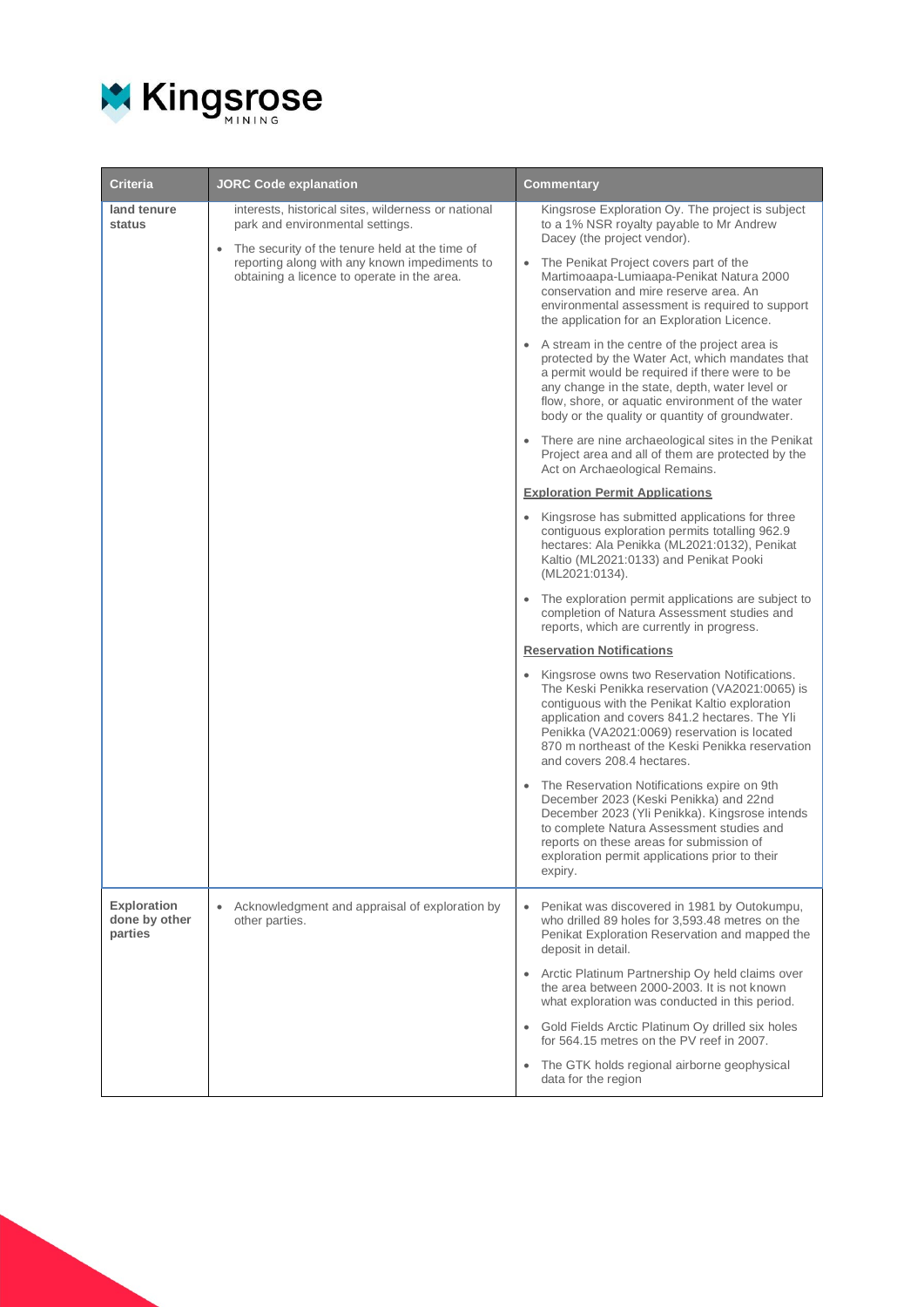

| <b>Criteria</b>                  | <b>JORC Code explanation</b>                                                                                                                                                                                                                                                | Commentary                                                                                                                                                                                                                                                                                                                                                                                             |
|----------------------------------|-----------------------------------------------------------------------------------------------------------------------------------------------------------------------------------------------------------------------------------------------------------------------------|--------------------------------------------------------------------------------------------------------------------------------------------------------------------------------------------------------------------------------------------------------------------------------------------------------------------------------------------------------------------------------------------------------|
| Geology                          | Deposit type, geological setting and style of<br>۰<br>mineralisation.                                                                                                                                                                                                       | Penikat is a mafic-ultramafic intrusion hosted<br>PGE-nickel-copper deposit.                                                                                                                                                                                                                                                                                                                           |
|                                  |                                                                                                                                                                                                                                                                             | • The Penikat intrusion is >20 km long and 1-3 km<br>thick, and is part of the larger 300km long Tornio-<br>Narankavaara belt which contains >20 mafic-<br>ultramafic intrusions.                                                                                                                                                                                                                      |
|                                  |                                                                                                                                                                                                                                                                             | The Penikat intrusion has been divided into five<br>$\bullet$<br>layered megacyclic units (MCU-I to MCU-V),<br>composed of alternating sequences of bronzite,<br>pyroxenite, gabbronorite, gabbro and anorthosite<br>cumulates.                                                                                                                                                                        |
|                                  |                                                                                                                                                                                                                                                                             | • Mineralisation occurs in three sub-parallel reefs,<br>all of which are hosted in MCU-IV and are each<br>spatially and temporally related to compositional<br>reversals.                                                                                                                                                                                                                              |
|                                  |                                                                                                                                                                                                                                                                             | • Within the Penikat project area, the mineralised<br>reefs have been mapped historically over a<br>cumulative strike length of approximately 25 km,<br>and are typically 0.5 to 1.5 metres thick,<br>composed primarily of disseminated sulphide<br>type PGE mineralisation hosted in websterite,<br>gabbronorite and anorthosite. Chromite and<br>silicate type PGE mineralisation is also observed. |
|                                  |                                                                                                                                                                                                                                                                             | • The reefs are termed, from the lowermost to<br>uppermost, as the SJ, AP and PV reefs. The SJ<br>and AP reefs are typically 450 metres apart, and<br>the AP and PV reefs are typically 850 metres<br>apart. Locally the reefs may pinch and swell, with<br>the AP reef recording >20 metre thickness over<br><100 metres strike at the colloquially termed 'AP<br>Ballroom' structure.                |
| <b>Drill hole</b><br>Information | • A summary of all information material to the<br>understanding of the exploration results including<br>a tabulation of the following information for all<br>Material drill holes:                                                                                          | • See Table 1 and Appendix 2                                                                                                                                                                                                                                                                                                                                                                           |
|                                  | easting and northing of the drill hole collar<br>elevation or RL (Reduced Level – elevation<br>above sea level in metres) of the drill hole<br>collar                                                                                                                       |                                                                                                                                                                                                                                                                                                                                                                                                        |
|                                  | dip and azimuth of the hole                                                                                                                                                                                                                                                 |                                                                                                                                                                                                                                                                                                                                                                                                        |
|                                  | down hole length and interception depth                                                                                                                                                                                                                                     |                                                                                                                                                                                                                                                                                                                                                                                                        |
|                                  | hole length.                                                                                                                                                                                                                                                                |                                                                                                                                                                                                                                                                                                                                                                                                        |
|                                  | If the exclusion of this information is justified on<br>$\bullet$<br>the basis that the information is not Material and<br>this exclusion does not detract from the<br>understanding of the report, the Competent<br>Person should clearly explain why this is the<br>case. |                                                                                                                                                                                                                                                                                                                                                                                                        |
| Data<br>aggregation<br>methods   | In reporting Exploration Results, weighting<br>averaging techniques, maximum and/or minimum<br>grade truncations (eg cutting of high grades) and<br>cut-off grades are usually Material and should be<br>stated.                                                            | Significant intercepts from historic drill holes are<br>reported as length weighted averages.<br>Significant intercepts were truncated using a<br>$\bullet$<br>lower cut-off of 1g/t Pt+Pd+Au (3E) and sub-                                                                                                                                                                                            |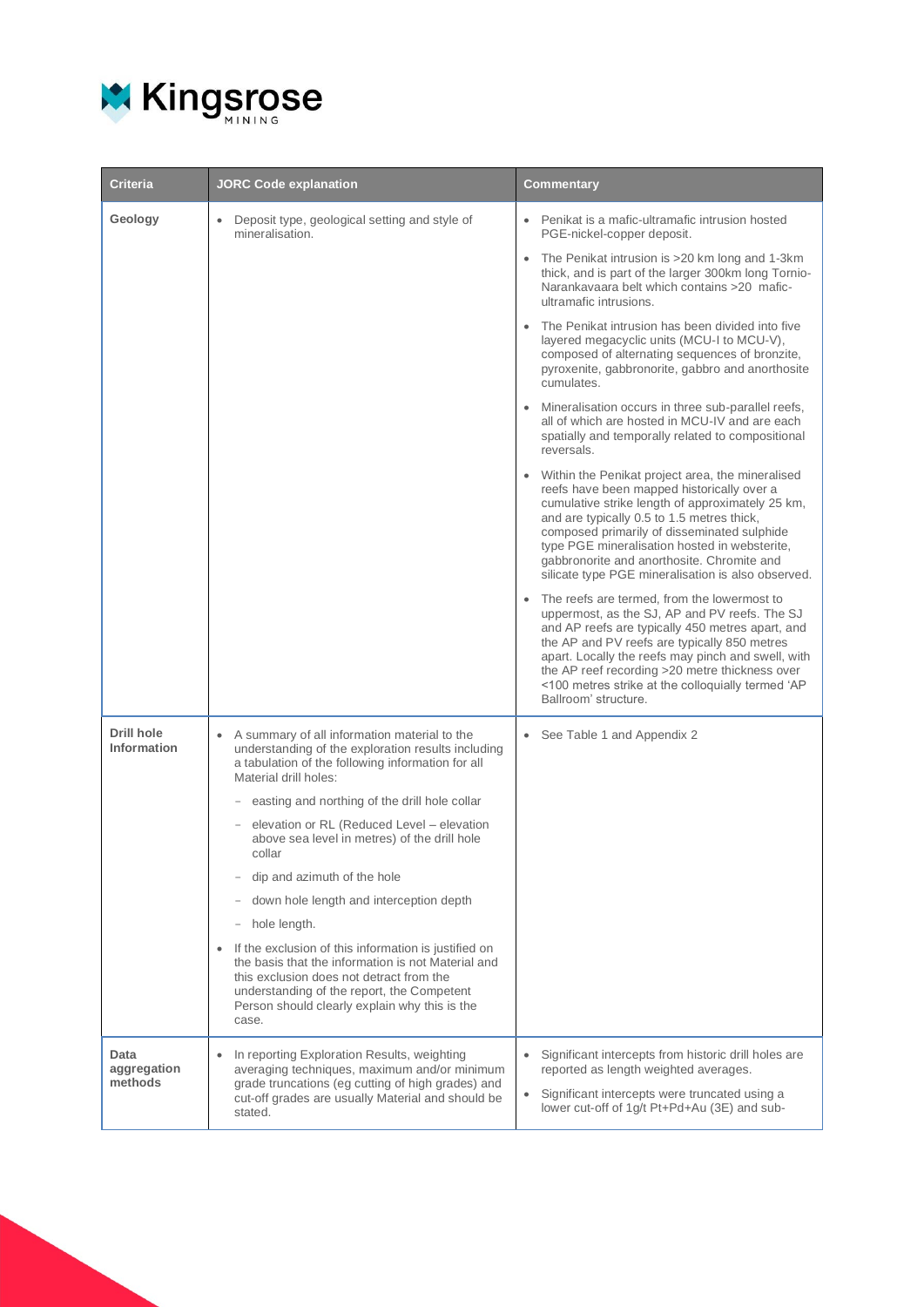

| <b>Criteria</b>                                                              | <b>JORC Code explanation</b>                                                                                                                                                                                                                                                                                                                                                                                       | <b>Commentary</b>                                                                                                                                                                                                                                                                                                                                                                                                                                                                                                       |  |  |  |
|------------------------------------------------------------------------------|--------------------------------------------------------------------------------------------------------------------------------------------------------------------------------------------------------------------------------------------------------------------------------------------------------------------------------------------------------------------------------------------------------------------|-------------------------------------------------------------------------------------------------------------------------------------------------------------------------------------------------------------------------------------------------------------------------------------------------------------------------------------------------------------------------------------------------------------------------------------------------------------------------------------------------------------------------|--|--|--|
|                                                                              | Where aggregate intercepts incorporate short<br>lengths of high grade results and longer lengths<br>of low grade results, the procedure used for such<br>aggregation should be stated and some typical<br>examples of such aggregations should be shown<br>in detail.<br>The assumptions used for any reporting of metal<br>equivalent values should be clearly stated.                                            | intervals using a 2.5 g/t 3E cut-off. No cutting of<br>high grades was applied.<br>• No metal equivalent values are reported                                                                                                                                                                                                                                                                                                                                                                                            |  |  |  |
| Relationship<br>between<br>mineralisation<br>widths and<br>intercept lengths | These relationships are particularly important in<br>$\bullet$<br>the reporting of Exploration Results.<br>If the geometry of the mineralisation with respect<br>to the drill hole angle is known, its nature should<br>be reported.<br>• If it is not known and only the down hole lengths<br>are reported, there should be a clear statement to<br>this effect (eg 'down hole length, true width not<br>known'). | • All intercepts are reported as downhole lengths.<br>True widths are not known. Drill holes are drilled<br>largely perpendicular to the inferred dip of the<br>mineralised reefs, however further drilling is<br>required to define the geometry of the<br>mineralisation and therefore true widths.                                                                                                                                                                                                                   |  |  |  |
| <b>Diagrams</b>                                                              | • Appropriate maps and sections (with scales) and<br>tabulations of intercepts should be included for<br>any significant discovery being reported. These<br>should include, but not be limited to a plan view<br>of drill hole collar locations and appropriate<br>sectional views.                                                                                                                                | Maps and sections are provided in the body of<br>the report.                                                                                                                                                                                                                                                                                                                                                                                                                                                            |  |  |  |
| <b>Balanced</b><br>reporting                                                 | Where comprehensive reporting of all Exploration<br>Results is not practicable, representative<br>reporting of both low and high grades and/or<br>widths should be practiced to avoid misleading<br>reporting of Exploration Results.                                                                                                                                                                              | Significant intercepts are tabulated in the news<br>release.<br>Collar locations are presented in the appendices.                                                                                                                                                                                                                                                                                                                                                                                                       |  |  |  |
| Other<br>substantive<br>exploration<br>data                                  | Other exploration data, if meaningful and<br>material, should be reported including (but not<br>limited to): geological observations; geophysical<br>survey results; geochemical survey results; bulk<br>samples - size and method of treatment;<br>metallurgical test results; bulk density,<br>groundwater, geotechnical and rock<br>characteristics; potential deleterious or<br>contaminating substances.      | No other substantive exploration data.                                                                                                                                                                                                                                                                                                                                                                                                                                                                                  |  |  |  |
| <b>Further work</b>                                                          | The nature and scale of planned further work (eg<br>tests for lateral extensions or depth extensions or<br>large-scale step-out drilling).<br>Diagrams clearly highlighting the areas of<br>$\bullet$<br>possible extensions, including the main<br>geological interpretations and future drilling<br>areas, provided this information is not<br>commercially sensitive.                                           | Further work will include large scale step-out<br>drilling of approximately 10,000 to 15,000 metres,<br>to explore the down-dip and lateral extents of the<br>mineralised reefs defined at shallow levels.<br>Step out drilling will be completed at a typical<br>spacing of between 250 and 500 metres between<br>sample points.<br>Step-out drilling will be accompanied by bench<br>scale metallurgical testing to characterise the<br>mineralogy and PGM deportment (i.e silicate,<br>chromite or sulphide hosted). |  |  |  |